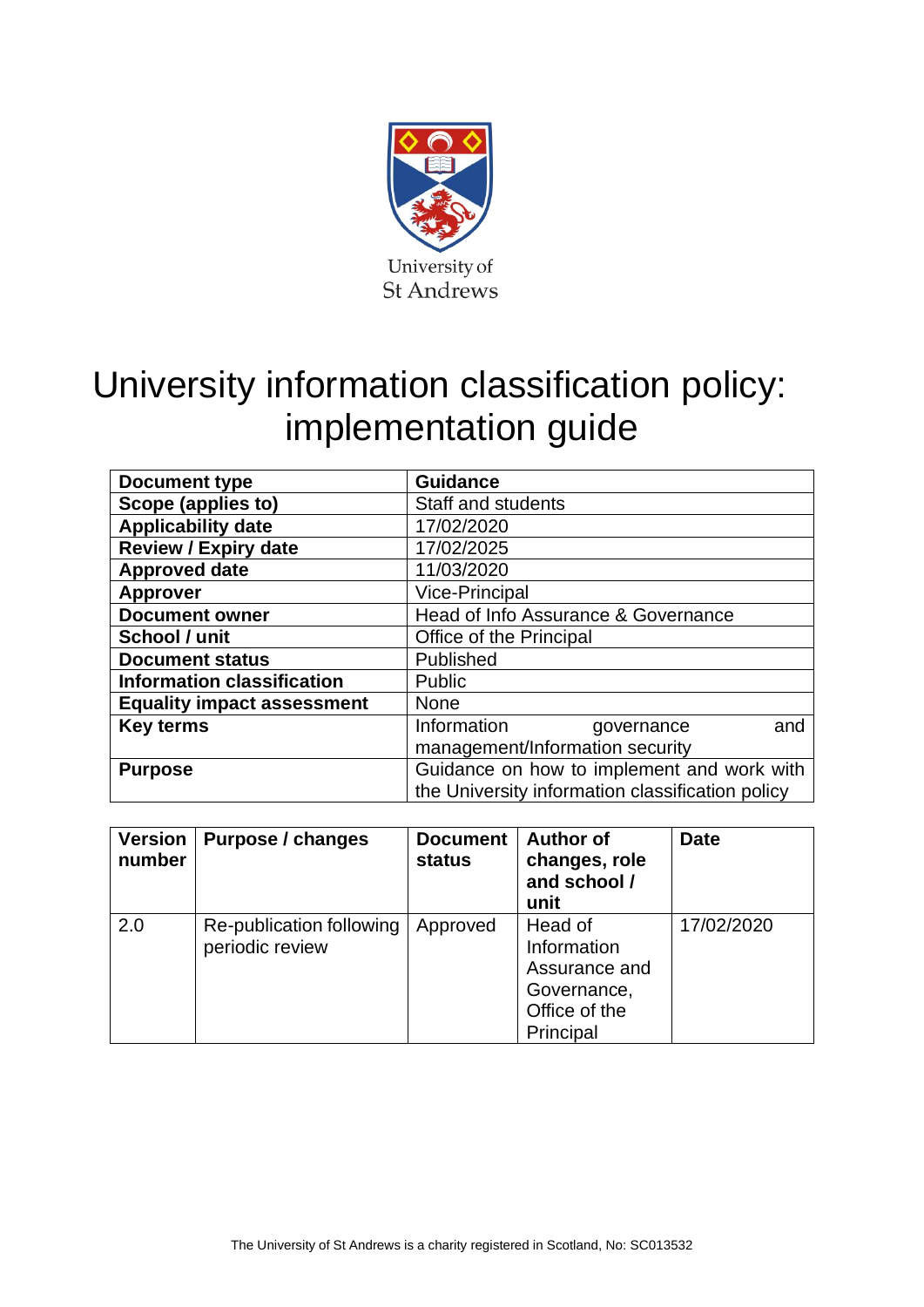# **1. Implementing the University Information Classification Policy**

This implementation guide must be read and used in conjunction with the University Information classification policy.

In general, the classification given to information and the associated protective marking label that is applied, is a shorthand way of signalling how information is to be handled and protected.

This guide:

- Provides guidance and tips on how to classify information accurately and consistently:
- Details when information should not be classified;
- Details how protective marking labels should be applied to physical and electronic documents;
- Details how information (in physical and electronic formats) is to be handled and managed depending on its classification i.e.
	- o Secure use;
	- o Storage;
	- o Transmission and
	- o Destruction.
- Advises where further help and advice is available.

# **2. The University's information classification scheme**

The University's information classification scheme has four levels:

- **PUBLIC**;
- **INTERNAL**;
- **CONFIDENTIAL**; and
- **STRICTLY CONFIDENTIAL**.

Each level of classification indicates the level of protection that must be given to the information. The higher the level of protective marking, the more care must be taken when handling and managing the information.

# **3. Selecting an information classification**

APPENDIX A provides a definition of each information classification level and examples of documents/records that fall into each level.

#### *Classification*

- The creator of a document, record, or communication etc, should determine the initial classification level for that item.
- APPENDIX A of this implementation guide provides direction on how to classify information. It is important to follow the direction provided in APPENDIX A as this will support consistent classification. Definitions of each classification level are provided (these mirror those provided in the Information classification policy). Examples of the range of documents, records etc. that would routinely fall within a classification level are also given.
	- o If the information in question clearly falls within one of the classification levels as defined in APPENDIX A, then that level of classification must be applied
- A risk based approach should be followed when determining the appropriate level of classification. The following factors should be considered:
	- $\circ$  The harm test how sensitive is the information? If the information were to be released deliberately or accidentally into the public domain, what level of harm may arise? Is harm hypothetical or more likely than not to occur?
	- $\circ$  Restrictiveness Too high a marking will incur unnecessary cost and will place restrictions on the use of information. This may mean that applying the handling/management restrictions could impede legitimate uses of the information. Conversely, applying too low a classification may mean that people and the University are placed at risk, where harm arises as a result of the information not being adequately protected.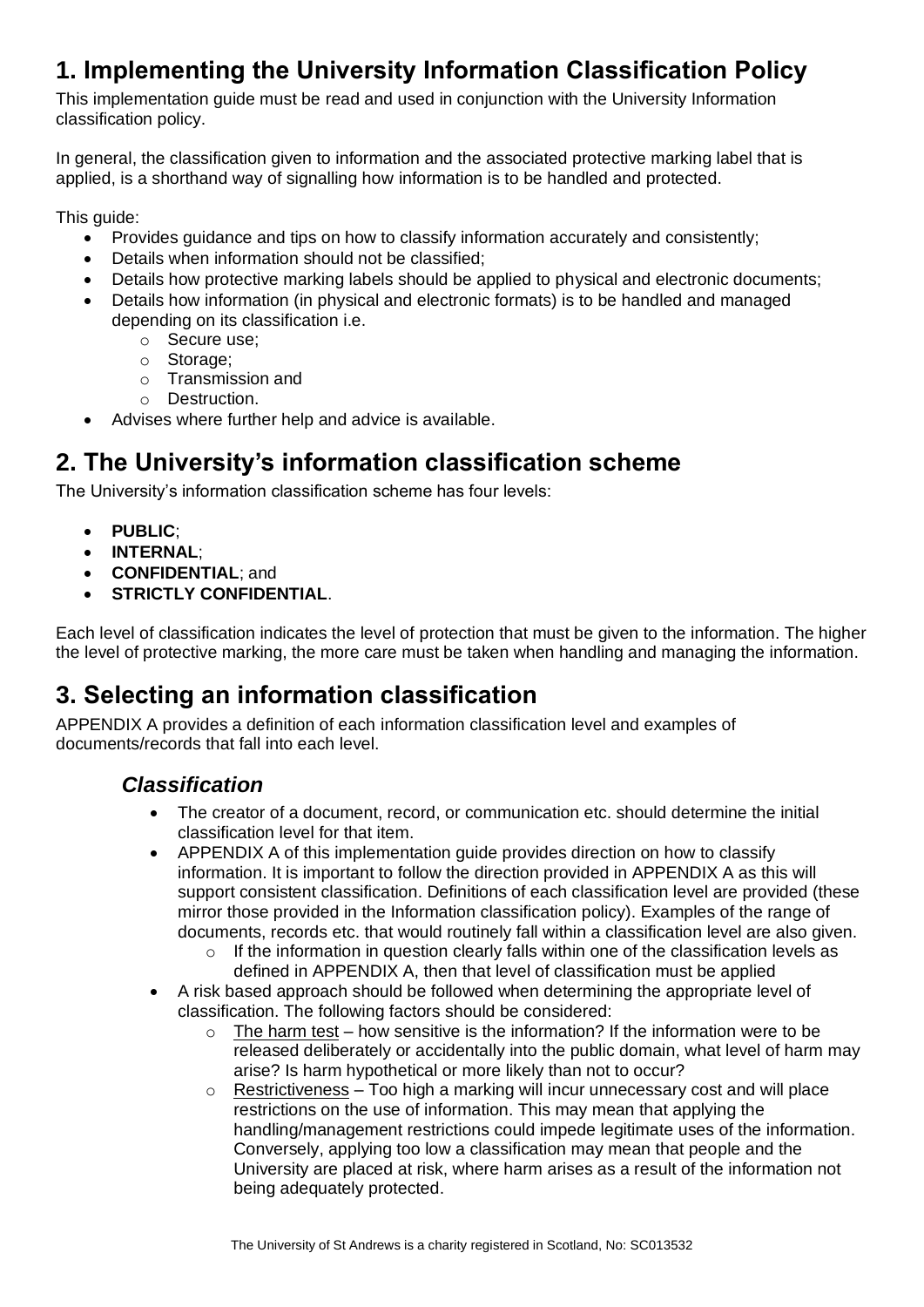- $\circ$  The current information lifecycle (draft finalised documents) Information classification should be driven by an evaluation of the risk associated with unauthorised disclosure at each stage of a document's life cycle.
	- Information contained within draft and/or early concept documents often has a higher degree of sensitivity, notably when there is a free and frank exchange of information, for the purposes of deliberation and decision making. Once a document has been finalised and is ready for distribution to its intended audience (perhaps by a committee or management team following approval) the sensitivity of the information may have reduced, requiring a lower level of classification.
- Review the classification applied to similar documents/records that have been classified recently (within the last  $12 - 18$  months) – this can act as a good initial guide. Then refer to APPENDIX A to confirm what the classification should be.
- Discuss with your line manager or seek advice see Section **9 Contacts/ further information**.

# **4. Applying protective marking**

#### *General points*

- Where an item is to be protectively marked, the label should displayed prominently, so that the person using an item is clear as to the sensitivity of the information contained therein.
- The creator of the document **must** apply the protective marking label.
- To differentiate between the protective marking label and an incidental use of words, protective markings should always be displayed in UPPER CASE and where the formatting of the communication allows in **bold** typeface.

#### *Circumstances where no protective marking is required*

Where information is classified PUBLIC no protective marking is to be applied.

#### *Protective marking labels*

These are:

- INTERNAL;
- CONFIDENTIAL; and
- STRICTLY CONFIDENTIAL

#### *Applying protective marking to an electronic document, business intelligence report*

The protective marking should be clearly displayed on the top of each page of the document – normally as part of the document header.

#### **Formatting**

The label should be left justified, in UPPER CASE, font style bold, with a font size no less than 9 points.

#### *Applying protective marking to electronic documents where this is not possible to do so on each page*

Where possible this should be added to the metadata / item properties for a document.

#### *Applying protective marking to a physical folder, binder, bankers box etc.*

The protective marking should reflect the marking for the **highest** level of protectively marked information contained within the folder etc.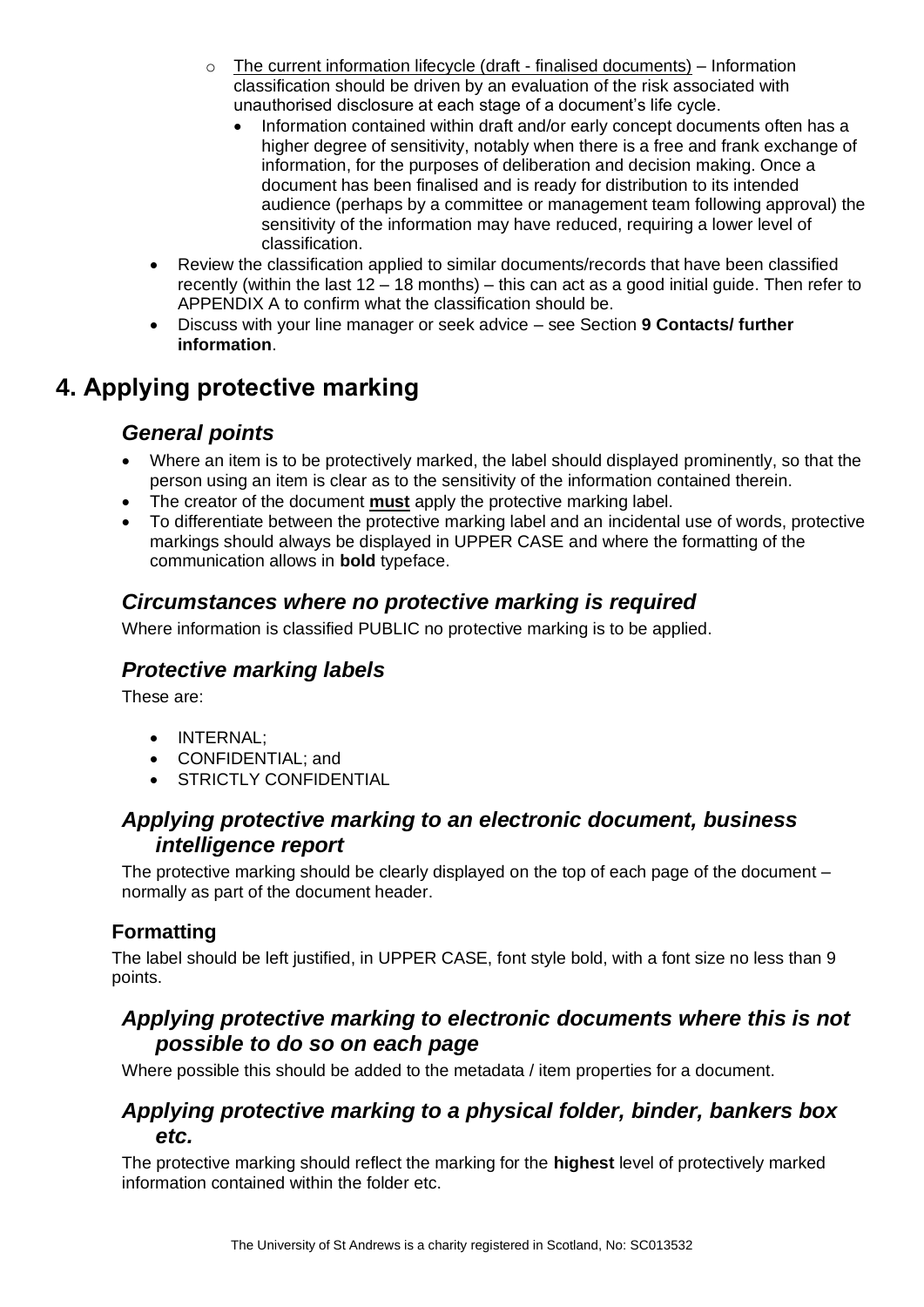#### **Formatting**

The label should be prominently displayed in UPPER CASE and font style bold. If the protective marking labels are hand written, pencil must not be used.

#### *Applying protective marking to an email*

The protective marking should be clearly displayed in the subject line of the email. While Microsoft outlook has the functionality to add a security setting to email communications, if that facility is applied, the label that is generated may not be visible when the communication is read via a non-Microsoft email facility. It is important that the protective marking label is included in the subject line.

#### **Formatting**

The label should be the first element of the subject line, in UPPER CASE.

# **5. Changes to information classification over time**

The sensitivity of some information can change over time, for example once information has been released into the public domain or when a document is no longer draft, where a final approved version is available. There may be occasion when information should be re-assessed and where appropriate re-classified. As the costs associated with protecting information and the handling restrictions that accompany materials classified as **CONFIDENTIAL** and **STRICTLY CONFIDENTIAL** are high. Implementing unnecessary controls will result in additional expense.

### **6. Handling and managing items according to their protective marking**

APPENDIX B details how documents and records etc. should be:

- Securely processed i.e. used;
- Stored;
- Transmitted i.e. disseminated; and
- **Destroved**

as per the protective marking label assigned.

# **7. Methodology**

The development of this implementation guide was partly informed by a review of relevant international standards i.e. BS ISO/IEC 27002:2005 *Information classification*. And an assessment of how other organizations have developed and implemented information classification policy.

### **8. Review**

This implementation guide will be reviewed at regular intervals. The review period will be recorded on the accompanying coversheet. Any significant change to the University Information classification policy, the definition of personal and/or sensitive personal data, or University Policy or procedures primarily concerned with information *confidentiality, integrity and availability* may trigger an earlier review.

# **9. Contacts/further information**

Enquiries regarding this implementation guide and/or the Information classification policy can in the first instance be directed to the University Associate Chief Information Officer (Information Assurance & Governance).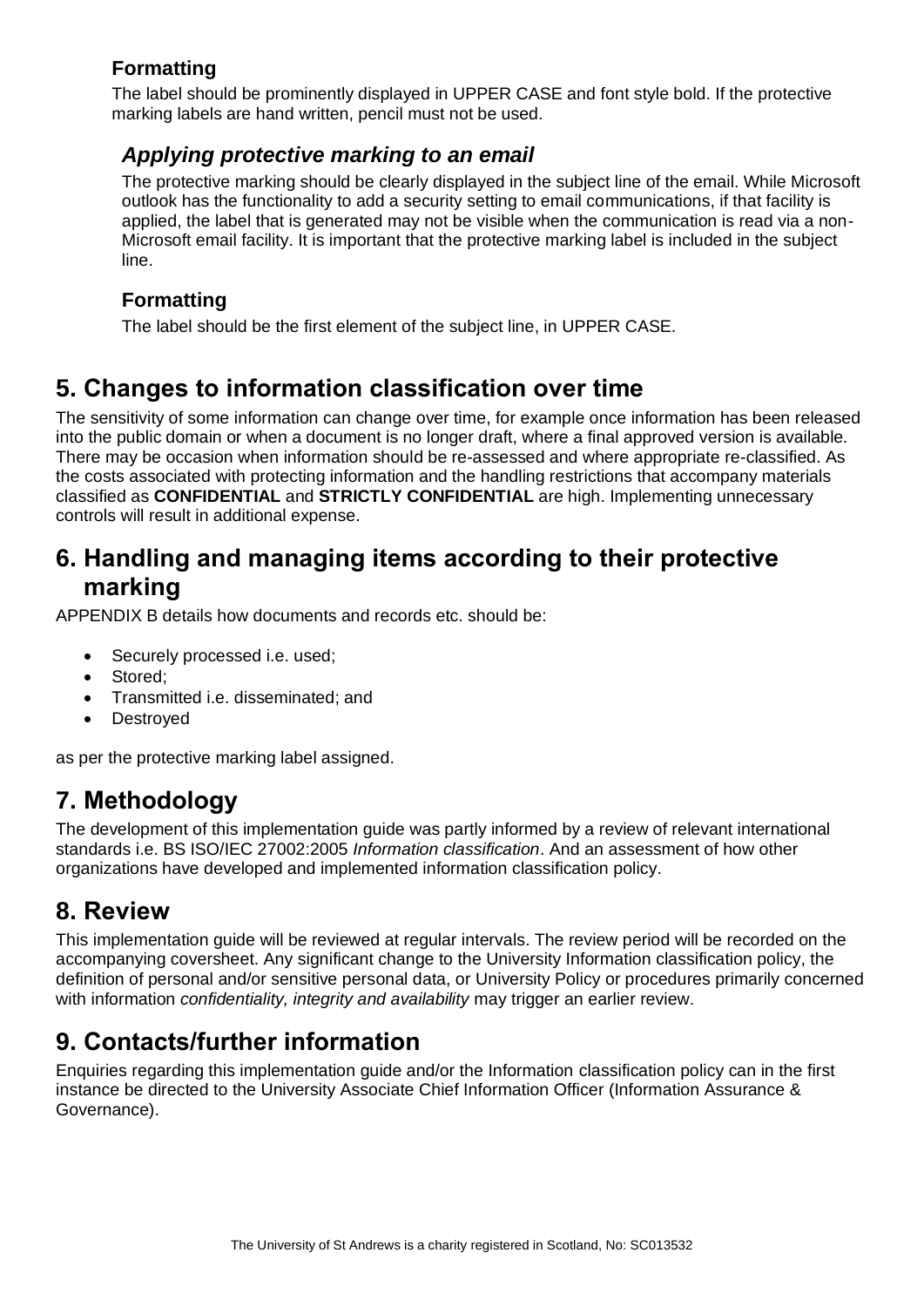# **10. APPENDIX A**

| <b>INFORMATION</b>            | <b>DESCRIPTION</b>                                                                                                                                                                                                                                                                                                                                                                                                                                                                                                                                                                           | <b>EXAMPLES</b>                                                                                                                                                                                                                                                                                                                                                                                                                                          |
|-------------------------------|----------------------------------------------------------------------------------------------------------------------------------------------------------------------------------------------------------------------------------------------------------------------------------------------------------------------------------------------------------------------------------------------------------------------------------------------------------------------------------------------------------------------------------------------------------------------------------------------|----------------------------------------------------------------------------------------------------------------------------------------------------------------------------------------------------------------------------------------------------------------------------------------------------------------------------------------------------------------------------------------------------------------------------------------------------------|
| <b>CLASSIFICATION</b>         |                                                                                                                                                                                                                                                                                                                                                                                                                                                                                                                                                                                              |                                                                                                                                                                                                                                                                                                                                                                                                                                                          |
| <b>LEVEL</b><br><b>PUBLIC</b> | Information that can be disclosed or disseminated without any restriction<br>on content, audience, time of publication. Disclosure or dissemination<br>would not breach any relevant laws (notably privacy) or a duty of<br>confidence.<br>This will include information that is published in the University web site<br>and all content that is made available through the University Freedom of<br>Information publication scheme.<br><b>Notes</b>                                                                                                                                         | Course information<br>Degree congregation programme<br>(including list of graduates)<br>Map of University buildings<br>$\bullet$<br>Opening hours<br>Press releases<br>Published research papers<br>University prospectus                                                                                                                                                                                                                                |
|                               | The University is required to publish a <i>quide to information</i> . This details<br>information that can be placed into the public domain as a matter of<br>routine, via the University freedom of information publication scheme. The<br>guide to information can also act as a useful reference when considering if<br>it may be appropriate to classify information as PUBLIC.                                                                                                                                                                                                          |                                                                                                                                                                                                                                                                                                                                                                                                                                                          |
| <b>INTERNAL</b>               | Information that would only be made available to a person once they<br>became a student or a member of staff at the University. The information<br>would not be released into the public domain, without some form of<br>scrutiny, to establish that release would not cause any harm.<br>Internal information will not necessarily be made available to all members<br>of the University community. Information may be restricted to a specific<br>subset(s) of the University. e.g.<br>Research grant information may be restricted to a Head of School, the<br>research team and finance. | <b>Budget information</b><br>Details of funding settlements<br>Draft documents (which do not<br>contain personal or sensitive personal<br>data)<br>Internal audit reports<br>Internal memos<br>Key performance indicators<br>Lecture materials<br>Minutes of University and School<br>committees<br>Planning applications<br>Staff contact details (where these do<br>not concern public facing roles)<br><b>Statistics</b><br>Student/staff photographs |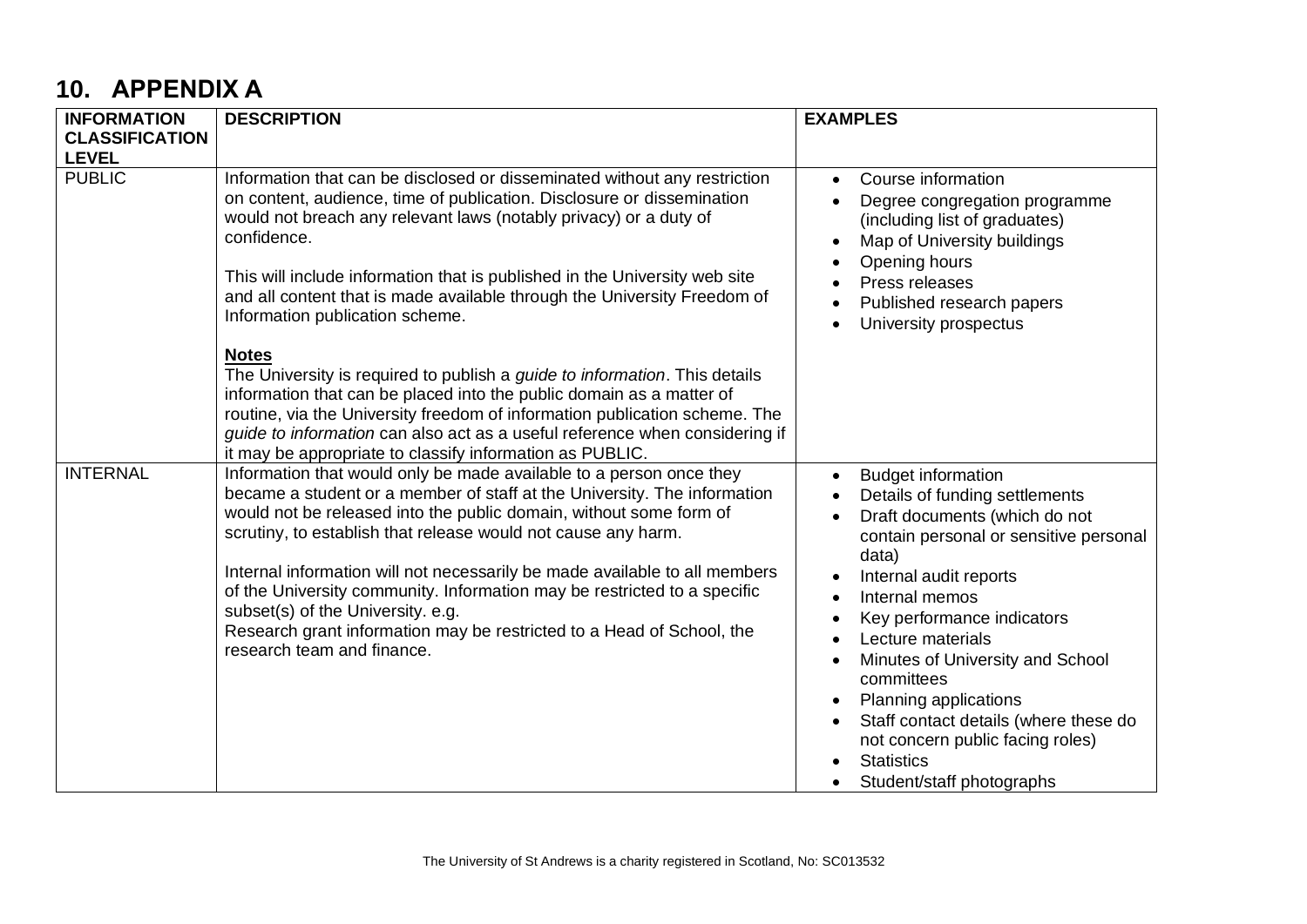| <b>CONFIDENTIAL</b>                    | Information that if subject to unauthorized disclosure, dissemination or<br>loss could result in:<br>a) An unwarranted breach of a person's privacy, which more likely<br>than not would cause a level of harm and/or inconvenience.<br>This will certainly include information that the DPA defines as<br>personal data. Personal data is information that identifies a<br>living individual and relates to them in a significant biographical<br>sense. This can also include opinions formed by the University<br>on an individual and the University's intentions towards an<br>individual.<br>b) Disruption to day-to-day operations of the University, where<br>disruption only affects a sub-set of the University community.<br>Damage to commercial relationships.<br>C)<br>Loss of competitive advantage.<br>d).                                                                    | <b>Commercial contracts</b><br>Contracts of employment<br>Disaster recovery / business<br>continuity plans<br>Documentation that contains<br>decisions surrounding academic<br>progression<br><b>Examination results</b><br>Payroll / banking details<br>Planning / forecasting reports<br>Procurement / invitation to tender<br>documentation<br>Research grant applications<br>Strategic planning<br><b>Student transcripts</b><br>University Risk Register and controls<br>Passwords and other forms of access<br>control credentials                    |
|----------------------------------------|-----------------------------------------------------------------------------------------------------------------------------------------------------------------------------------------------------------------------------------------------------------------------------------------------------------------------------------------------------------------------------------------------------------------------------------------------------------------------------------------------------------------------------------------------------------------------------------------------------------------------------------------------------------------------------------------------------------------------------------------------------------------------------------------------------------------------------------------------------------------------------------------------|-------------------------------------------------------------------------------------------------------------------------------------------------------------------------------------------------------------------------------------------------------------------------------------------------------------------------------------------------------------------------------------------------------------------------------------------------------------------------------------------------------------------------------------------------------------|
| <b>STRICTLY</b><br><b>CONFIDENTIAL</b> | Information that if subject to unauthorized disclosure, dissemination or<br>loss could result in:<br>a) Significant, unwarranted breach of a person's privacy, which<br>more likely than not would cause substantial harm. This will<br>certainly include information that the DPA defines as sensitive<br>personal data. Sensitive personal data is information that<br>concerns an individual's:<br>Racial or ethnic origins;<br>$\bullet$<br>Political opinions;<br>$\bullet$<br>Religious beliefs or beliefs of a similar nature;<br>$\bullet$<br>Trade union membership;<br>$\bullet$<br>Physical or mental health condition;<br>$\bullet$<br>Sex life;<br>$\bullet$<br>Involvement in any proceedings for any offence committed<br>$\bullet$<br>or alleged to have been committed by them, the disposal of<br>such proceedings or the sentence of any court in such<br>proceedings; and | <b>Accident reports</b><br>$\bullet$<br>All medical information e.g.<br>occupational health<br>records/reports, fitness to work<br>notes<br>Case files and correspondence<br>surrounding investigations by a<br>Regulatory body e.g. SPSO<br>Communications with<br>$\bullet$<br>Government (Ministerial level)<br>Communications with legal<br>$\bullet$<br>(counsel)<br><b>Communications with Police</b><br>Scotland (operational matters)<br>Counselling records<br>$\bullet$<br>Disciplinary proceedings<br>Grievance proceedings<br>Legal proceedings |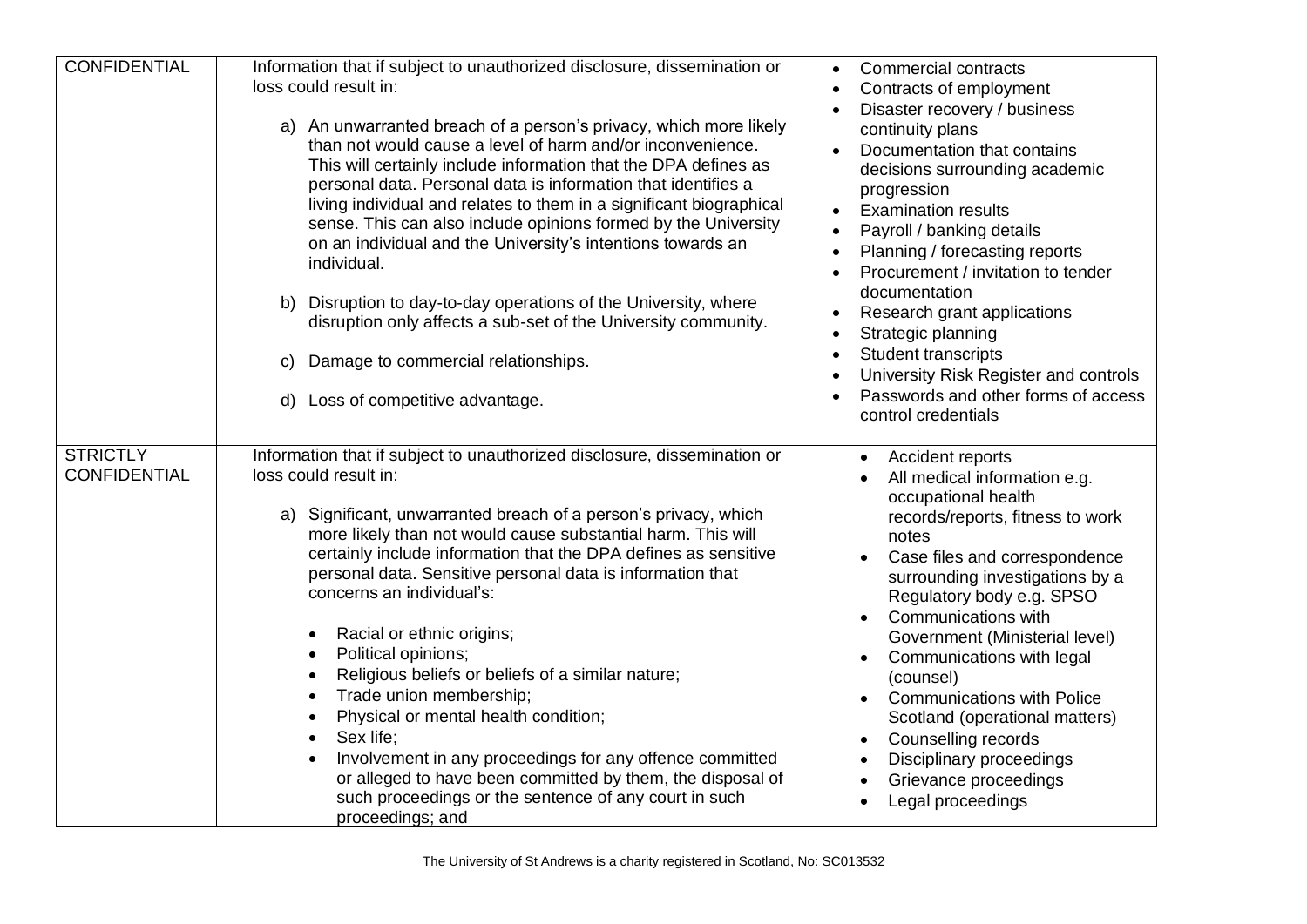| Outcomes of criminal convictions.                                                                                                                                                                                                                                                       |  |
|-----------------------------------------------------------------------------------------------------------------------------------------------------------------------------------------------------------------------------------------------------------------------------------------|--|
| b) Substantial risk to the health, safety and wellbeing of<br>individuals or groups.                                                                                                                                                                                                    |  |
| By prejudicial to the prevention or detection of a crime or to the<br>C)<br>apprehension and prosecution of an offender.                                                                                                                                                                |  |
| The University being exposed to a civil claim for breach of<br>confidence.                                                                                                                                                                                                              |  |
| Information protected by legal professional privilege, including<br>e)<br>legal advice privilege and litigation privilege.                                                                                                                                                              |  |
| Significant financial loss (>£100,000) to the University through:<br>f                                                                                                                                                                                                                  |  |
| The revocation of a contract(s) for research or services;<br>Where information could be subsequently denied to the<br>University, where the effect of that loss is critical business<br>processes cannot run, or these are significantly impeded;<br>and<br>Fine(s) set by a regulator. |  |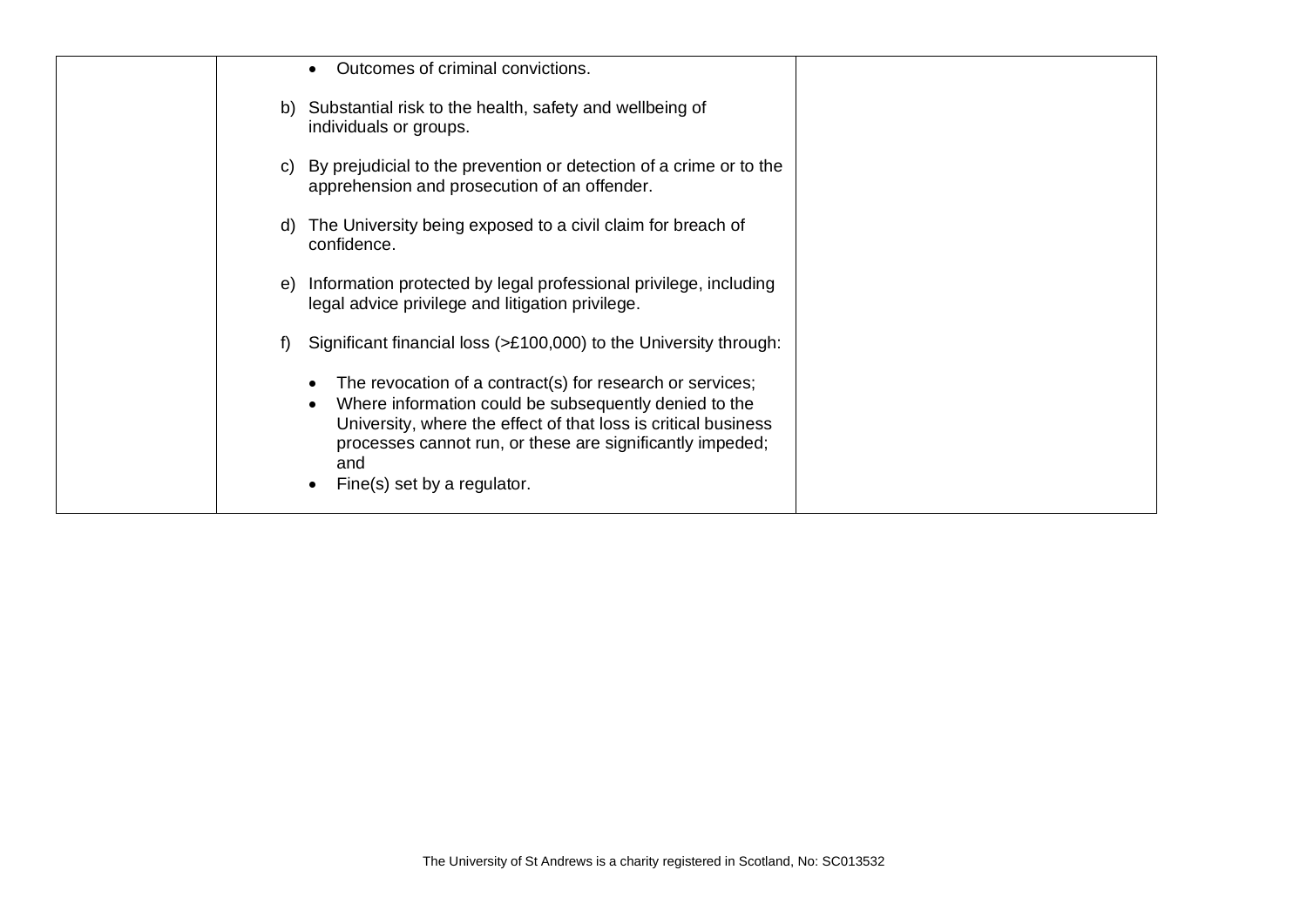# **11. APPENDIX B**

| <b>Physical</b>                 |                                                                                                                                                                                                                                                                                                                                                                                               |                                                                                                                                                                                                                                                    |                                                                                                                                                                                                                                                                                                                                                                                                                                                                                                                                                                                                         |                                                                                                           |
|---------------------------------|-----------------------------------------------------------------------------------------------------------------------------------------------------------------------------------------------------------------------------------------------------------------------------------------------------------------------------------------------------------------------------------------------|----------------------------------------------------------------------------------------------------------------------------------------------------------------------------------------------------------------------------------------------------|---------------------------------------------------------------------------------------------------------------------------------------------------------------------------------------------------------------------------------------------------------------------------------------------------------------------------------------------------------------------------------------------------------------------------------------------------------------------------------------------------------------------------------------------------------------------------------------------------------|-----------------------------------------------------------------------------------------------------------|
|                                 | Use/processing                                                                                                                                                                                                                                                                                                                                                                                | <b>Storage</b>                                                                                                                                                                                                                                     | <b>Transmission/dissemination</b>                                                                                                                                                                                                                                                                                                                                                                                                                                                                                                                                                                       | <b>Destruction</b>                                                                                        |
| Public                          | No restrictions                                                                                                                                                                                                                                                                                                                                                                               | No restrictions                                                                                                                                                                                                                                    | No restrictions                                                                                                                                                                                                                                                                                                                                                                                                                                                                                                                                                                                         | Recycling                                                                                                 |
| Internal                        | No restrictions - other than<br>appropriate degree of caution when<br>home working e.g. close<br>files/documents when not in use.                                                                                                                                                                                                                                                             | No restrictions                                                                                                                                                                                                                                    | Normally restricted to members of the<br>University community                                                                                                                                                                                                                                                                                                                                                                                                                                                                                                                                           | Recycling                                                                                                 |
| Confidential                    | <b>General use</b><br>• Always locked filing<br>cabinet/drawer at end of<br>working day<br>Exercise reasonable controls<br>when home working or when<br>working in a social space e.g.<br>a local library - do not leave<br>files/documents unattended,<br>secure when not in use.<br><b>Public transport</b><br>Materials should not be<br>$\bullet$<br>accessed when on public<br>transport | Secure storage<br>Locked filing<br>$\bullet$<br>cabinet/drawer<br>within a locked<br>room or<br>building<br>Always<br>$\bullet$<br>physically<br>secure when in<br>transit e.g.<br>locked attaché<br>case<br>Appropriate<br>third party<br>storage | Distribution on a strictly need to<br>know basis<br>Facsimile (fax)<br>• Prohibited<br>Internal mail - requirements<br>Use double envelope - protective<br>$\bullet$<br>marking label to be present on the<br>inner envelope only. Both<br>envelopes should be addressed<br><b>External post - requirements</b><br>Details of addressee to be verified<br>$\bullet$<br>and cross-checked<br>First class delivery and/or consider<br>a form of recorded delivery<br>Use double envelope - protective<br>marking label to be present on the<br>inner envelope only. Both<br>envelopes should be addressed | Irreversible<br>destruction<br>• Cross-<br>shredding<br>Incineration<br>Use of<br>certified<br>contractor |
| <b>Strictly</b><br>confidential | <b>General use</b><br>Always locked filing<br>$\bullet$<br>cabinet/drawer when not in<br>use<br><b>Public transport</b><br>Materials should not be<br>$\bullet$<br>accessed when on public<br>transport<br>Home working                                                                                                                                                                       | Secure storage<br>Locked filing<br>cabinet/drawer.<br>within a locked<br>room or<br>building<br>Always<br>physically<br>secure when in<br>transit e.g.                                                                                             | Distribution on a strictly need to<br>know basis<br><b>Facsimile (fax)</b><br>Prohibited<br>$\bullet$<br><b>External post - requirements</b><br>Details of addressee to be verified<br>$\bullet$<br>and cross-checked<br>Using bonded courier or a form of<br>guaranteed tracked delivery                                                                                                                                                                                                                                                                                                               | Irreversible<br>destruction<br>Cross-<br>shredding<br>Incineration<br>Use of<br>certified<br>contractor   |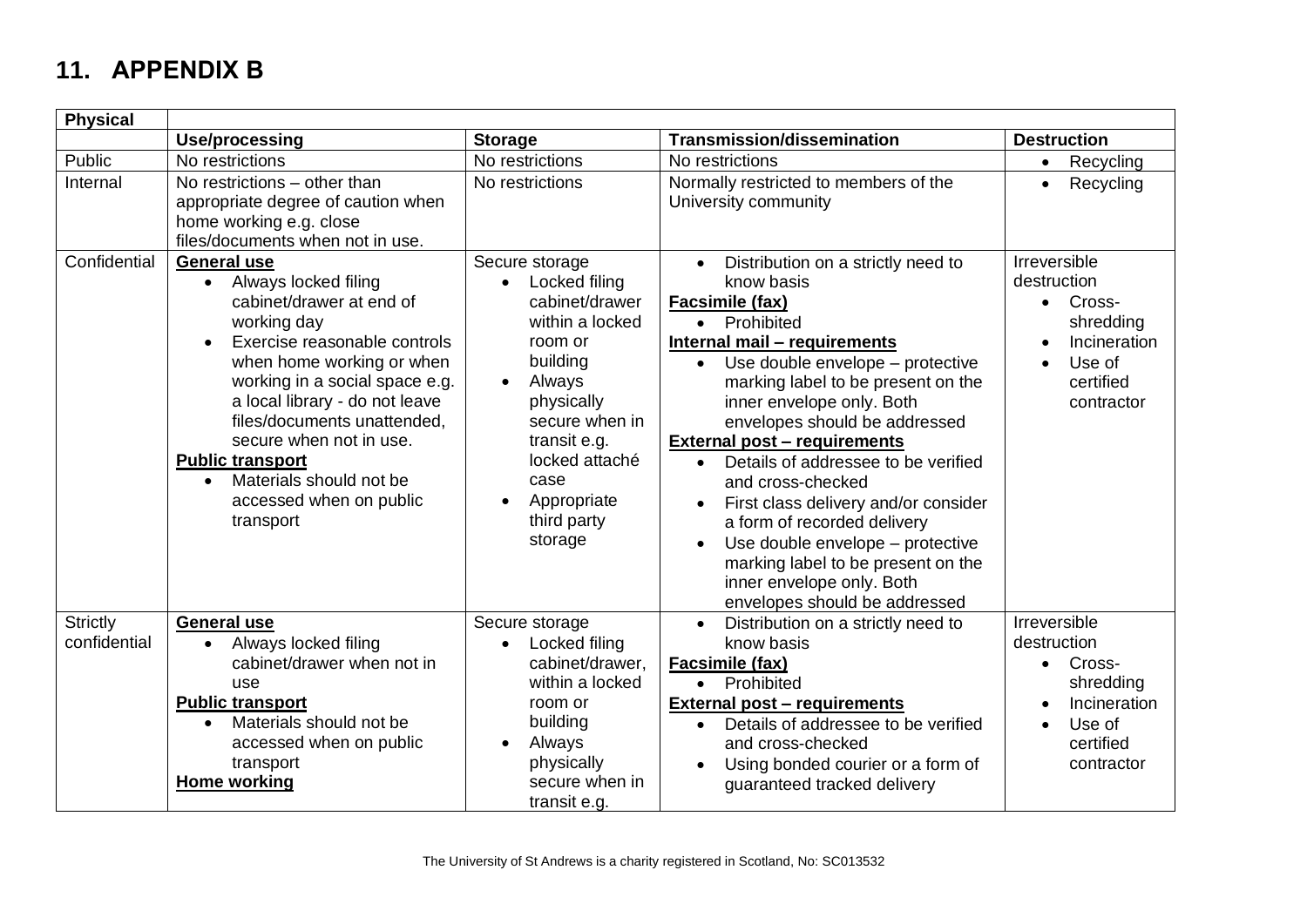| Use of strictly confidential<br>materials outwith the<br>University should be<br>minimised - where home<br>working is necessary do not<br>leave files/documents<br>unattended, secure when not<br>in use. | locked attaché<br>case<br>Appropriate<br>third party<br>storage | If using Royal Mail special delivery<br>is the preferred mode of carriage -<br>this is a mandatory requirement<br>when only the recipient of the<br>information is to have sight of the<br>contents<br>Use double envelope – protective<br>$\bullet$<br>marking label to be present on the<br>inner envelope only. Both<br>envelopes should be addressed<br>Internal mail - requirements<br>Use double envelope - protective<br>$\bullet$<br>marking label to be present on the<br>inner envelope only. Both<br>envelopes should be addressed<br><b>Public transport</b><br>Materials to be transported in<br>locked container e.g. attaché case |  |
|-----------------------------------------------------------------------------------------------------------------------------------------------------------------------------------------------------------|-----------------------------------------------------------------|--------------------------------------------------------------------------------------------------------------------------------------------------------------------------------------------------------------------------------------------------------------------------------------------------------------------------------------------------------------------------------------------------------------------------------------------------------------------------------------------------------------------------------------------------------------------------------------------------------------------------------------------------|--|
|-----------------------------------------------------------------------------------------------------------------------------------------------------------------------------------------------------------|-----------------------------------------------------------------|--------------------------------------------------------------------------------------------------------------------------------------------------------------------------------------------------------------------------------------------------------------------------------------------------------------------------------------------------------------------------------------------------------------------------------------------------------------------------------------------------------------------------------------------------------------------------------------------------------------------------------------------------|--|

| <b>Electronic</b> |                                                                                                                                                                                                                                  |                                                                                                                                                        |                                                                                                                                                                                           |                                                                                      |
|-------------------|----------------------------------------------------------------------------------------------------------------------------------------------------------------------------------------------------------------------------------|--------------------------------------------------------------------------------------------------------------------------------------------------------|-------------------------------------------------------------------------------------------------------------------------------------------------------------------------------------------|--------------------------------------------------------------------------------------|
|                   | Use/processing                                                                                                                                                                                                                   | <b>Storage</b>                                                                                                                                         | <b>Transmission/dissemination</b>                                                                                                                                                         | <b>Destruction</b>                                                                   |
| Public            | No restrictions                                                                                                                                                                                                                  | No restrictions                                                                                                                                        | No restrictions                                                                                                                                                                           | Normal file<br>deletion<br>processes                                                 |
| Restricted        | No restrictions – other than appropriate<br>degree of caution when home working o<br>working in social spaces e.g. close<br>files/documents when not in use.                                                                     | No restrictions                                                                                                                                        | Normally restricted to members<br>of the University community                                                                                                                             | Normal file<br>deletion<br>processes                                                 |
| Confidential      | General<br>Information can only be used for<br>the strict purposes for which it was<br>created/received<br>Information can only be used by<br>University employees (valid<br>employment contract) or<br>authorised third parties | Home working -<br>using personally<br>owned equipment<br>No information<br>$\bullet$<br>to be held on<br>devices that are<br>not owned or<br>under the | General<br>Distribution on a strictly<br>need to know basis<br><b>Voice-mail</b><br>No information to be left<br>on a voice mail message<br>Email<br>Encrypt message and/or<br>attachment | University<br>guidelines on<br>secure<br>electronic<br>destruction to be<br>followed |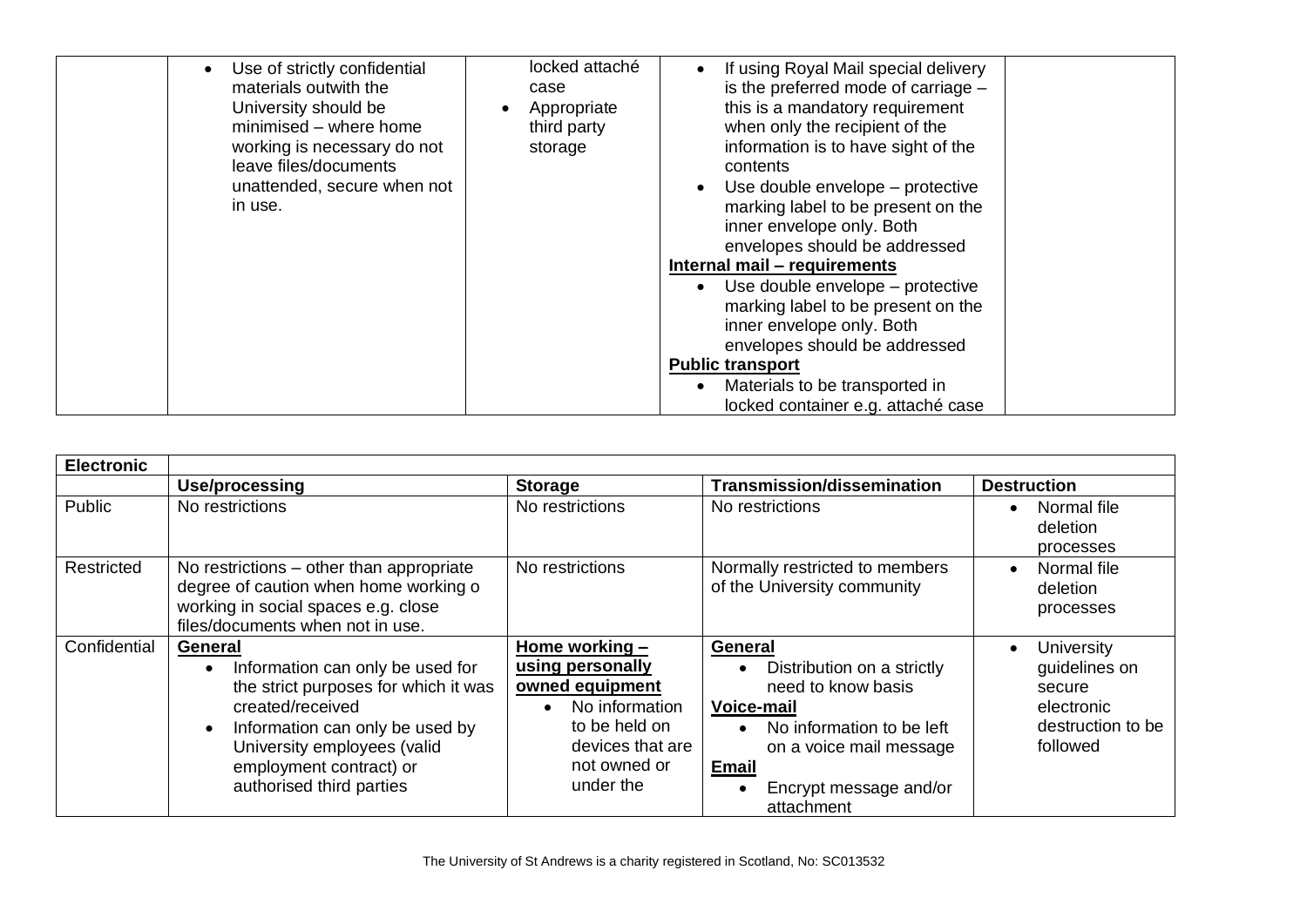| University encryption policy to be<br>$\bullet$ |            | control of the               |  |
|-------------------------------------------------|------------|------------------------------|--|
| followed at all times                           |            | University                   |  |
| Laptop use - University owned<br>$\bullet$      |            | Portable storage             |  |
| preferred                                       |            | devises (USB etc.)           |  |
| Handset/tablet - University owned               | $\bullet$  | Only permitted               |  |
| preferred. If privately owned,                  |            | where devices                |  |
| device must be wiped remotely                   |            | are, encrypted               |  |
| where this is reported or stolen.               |            | with University              |  |
| Device(s) to be secured by PIN                  |            | approved                     |  |
| code                                            |            | software                     |  |
| University collaboration tools e.g.             |            | <b>University file-share</b> |  |
| Microsoft SharePoint to be used                 | or similar |                              |  |
| where possible                                  | $\bullet$  | Store in                     |  |
| Home/social working - using                     |            | appropriate file             |  |
| personally owned equipment                      |            | share, being                 |  |
| Preferred option: Files to be<br>$\bullet$      |            | mindful of the               |  |
| accessed and used over University               |            | level of access              |  |
| <b>VPN</b> facility                             |            | to the share                 |  |
| Home devices to be encrypted,<br>$\bullet$      |            |                              |  |
| where VPN not used                              |            |                              |  |
| Anti-virus and malware protection<br>$\bullet$  |            |                              |  |
| to be installed and up to date                  |            |                              |  |
| When using public wi-fi services                |            |                              |  |
| use of University VPN service                   |            |                              |  |
| required - University files should              |            |                              |  |
| not be accessed from Cloud                      |            |                              |  |
| services                                        |            |                              |  |
| <b>Public transport</b>                         |            |                              |  |
| Information should only be                      |            |                              |  |
| processed when this is not in sight             |            |                              |  |
| of others                                       |            |                              |  |
| Third-party cloud provider e.g. Drop            |            |                              |  |
| <u>box</u>                                      |            |                              |  |
| Third-party data processing                     |            |                              |  |
| contract must be in place before                |            |                              |  |
| information is passed into a cloud              |            |                              |  |
| service. Email dataprot@st-                     |            |                              |  |
| andrews.ac.uk                                   |            |                              |  |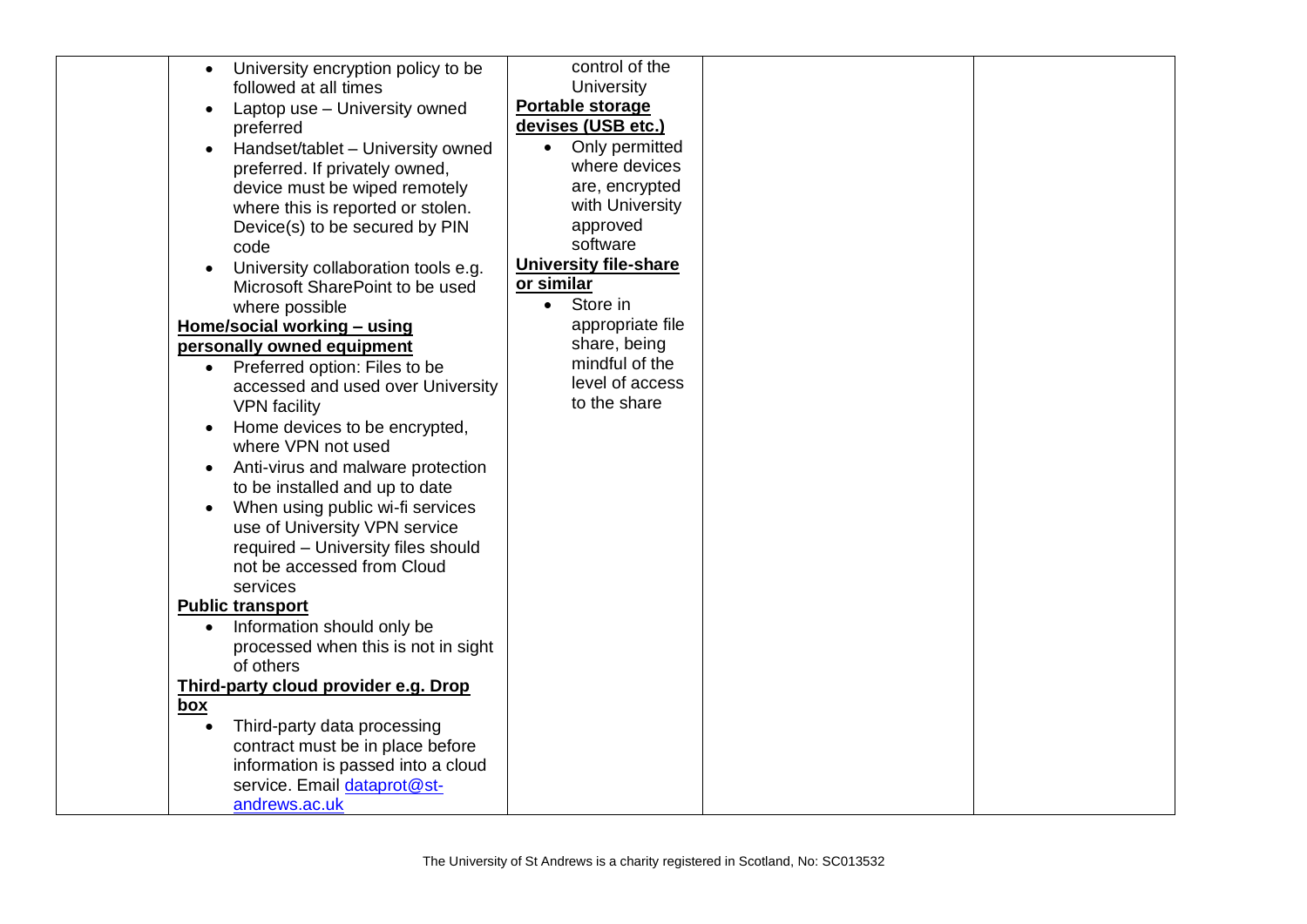| <b>Strictly</b> | General                                                                | Home working $-$                  | General                                 | University<br>$\bullet$ |
|-----------------|------------------------------------------------------------------------|-----------------------------------|-----------------------------------------|-------------------------|
| confidential    | Information can only be used for<br>$\bullet$                          | using personally                  | Distribution on a strictly<br>$\bullet$ | guidelines on           |
|                 | the strict purposes for which it was                                   | owned equipment                   | need to know basis                      | secure                  |
|                 | created/received                                                       | No information<br>$\bullet$       | <b>Voice-mail</b>                       | electronic              |
|                 | Information can only be used by                                        | to be held on                     | No information to be left<br>$\bullet$  | destruction to be       |
|                 | University employees (valid                                            | devices that are                  | on a voice mail message                 | followed                |
|                 | employment contract) or                                                | not owned or                      | <b>Email</b>                            |                         |
|                 | authorised third parties                                               | under the                         | Encrypt message and/or<br>$\bullet$     |                         |
|                 | University encryption policy to be                                     | control of the                    | attachment                              |                         |
|                 | followed at all times                                                  | <b>University</b>                 |                                         |                         |
|                 | Laptop use - University owned                                          | Portable storage                  |                                         |                         |
|                 | preferred                                                              | devises (USB etc.)                |                                         |                         |
|                 | Handset/tablet - University owned                                      | Only permitted<br>$\bullet$       |                                         |                         |
|                 | preferred. If privately owned,                                         | where devices                     |                                         |                         |
|                 | device must be wiped remotely                                          | are, encrypted<br>with University |                                         |                         |
|                 | where this is reported or stolen                                       | approved                          |                                         |                         |
|                 | Device(s) to be secured by PIN<br>code                                 | software                          |                                         |                         |
|                 |                                                                        | <b>University file-share</b>      |                                         |                         |
|                 | University collaboration tools e.g.<br>Microsoft SharePoint to be used | or similar                        |                                         |                         |
|                 | where possible                                                         | Store in<br>$\bullet$             |                                         |                         |
|                 | Home/social working - using                                            | appropriate file                  |                                         |                         |
|                 | personally owned equipment                                             | share, being                      |                                         |                         |
|                 | • Should be the exception rather                                       | mindful of the                    |                                         |                         |
|                 | than the norm.                                                         | level of access                   |                                         |                         |
|                 | Preferred option: Files to be                                          | to the share                      |                                         |                         |
|                 | accessed and used over University                                      |                                   |                                         |                         |
|                 | VPN facility – those items to be                                       |                                   |                                         |                         |
|                 | saved on the University network                                        |                                   |                                         |                         |
|                 | and not downloaded/saved to a                                          |                                   |                                         |                         |
|                 | home device                                                            |                                   |                                         |                         |
|                 | Home devices to be encrypted,                                          |                                   |                                         |                         |
|                 | where VPN not used                                                     |                                   |                                         |                         |
|                 | Anti-virus and malware protection                                      |                                   |                                         |                         |
|                 | to be installed and up to date                                         |                                   |                                         |                         |
|                 | <b>Public transport</b>                                                |                                   |                                         |                         |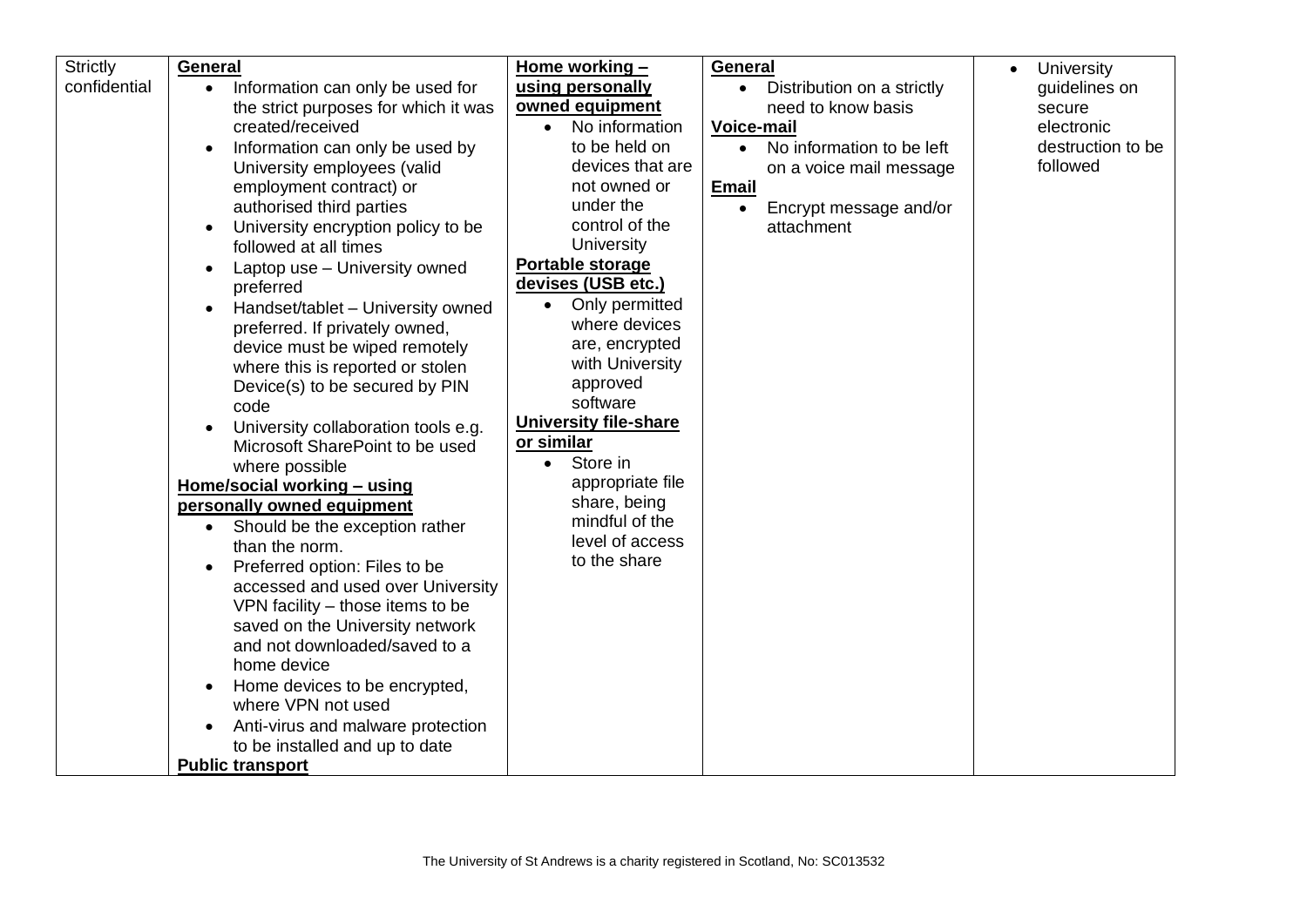| Use of or viewing of such<br>$\bullet$<br>information on public transport is<br>not permitted                                 |  |
|-------------------------------------------------------------------------------------------------------------------------------|--|
| Third-party cloud provider e.g. Drop<br>box                                                                                   |  |
| Not permitted, other than by<br>$\bullet$<br>approved exception. University<br>VPN and file share services etc. to<br>be used |  |